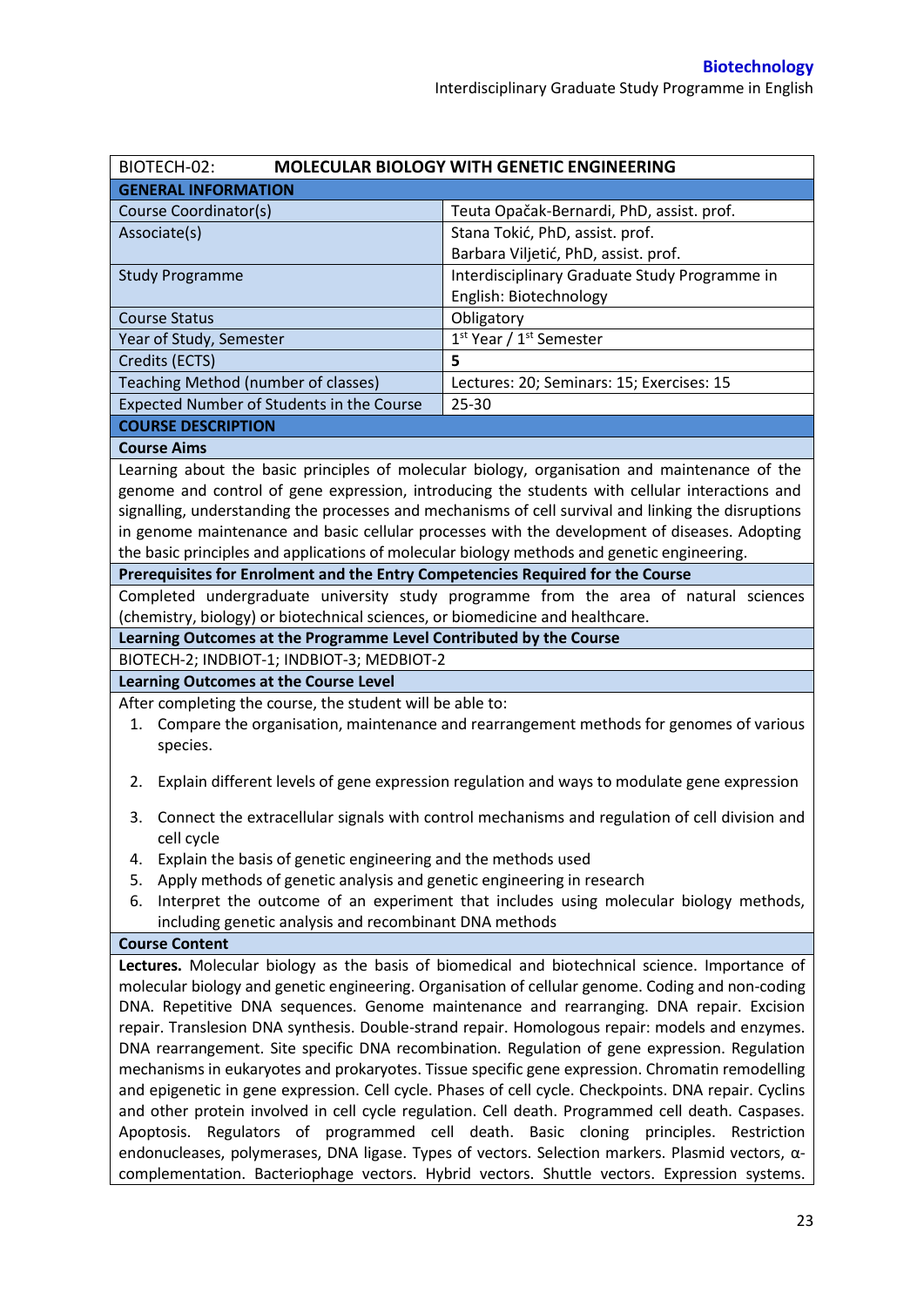Interdisciplinary Graduate Study Programme in English

Genetic engineering – basic principles and terms: transgene, transgenic organism, genetically modified organism. Transgenic animals. How to import a transgene. Transgene integration into the genome. Insect, herbicide and virus resistant plants. Advantages and shortcomings. Genetic engineering in biomedicine and industry. Commercial products made by recombinant microorganisms.

**Seminars**: Molecular biology methods. Types of DNA analysis: nucleotide sequence analysis and gene expression analysis. . Cloning and mutagenesis strategies. Random and targeted mutagenesis. PCR mutagenesis. Gene inactivation. Linkers and adaptors. Directed cloning. Serial cloning. Reporter genes.

**Laboratory exercises**. Polymerase chain reaction (PCR, real-time PCR, digital droplet PCR). Determining the nucleotide sequence (next generation sequencing). Hybridization.

#### **Teaching Methods**

Lectures; seminars; laboratory exercises

# **Students' Obligations**

Attendance at all forms of classes is mandatory and the students are obligated to attend all knowledge tests. The students may be absent from 30% (full-time students) and 50% (part-time students) of each of the forms of classes, provided that the absence is justified. An exercise or a seminar which has not been completed must be made up through a midterm exam.

# **Monitoring the Activity of the Students** *(Connecting Learning Outcomes, Teaching Methods, and Grading)*

| <b>Class-related</b>   | <b>ECTS</b>  | <b>Learning</b> | <b>Student activity</b>           | Evaluation         | <b>Grade points</b> |      |
|------------------------|--------------|-----------------|-----------------------------------|--------------------|---------------------|------|
| activity               |              | outcome         |                                   | method             | Min.                | Max. |
| Classes                | 0.5          | $1 - 6$         | Attendance                        | Keeping<br>records | 2                   | 10   |
| <b>Seminars</b>        | $\mathbf{1}$ | $1 - 6$         | Seminar - project<br>presentation | Presentation       | 10                  | 20   |
| Laboratory<br>practice | $\mathbf{1}$ | 5.6             | <b>Practical work</b>             | Lab notes          | 8                   | 20   |
| Final exam             | 2.5          | $1 - 6$         | Studying for the                  | Written            | 30                  | 50   |
|                        |              |                 | final exam                        | exam               |                     |      |
| <b>Total</b>           | 5            |                 |                                   |                    | 50                  | 100  |

### Evaluation of the written part of the final exam

| Percentage of correct answers (%) | Grade |
|-----------------------------------|-------|
| >95.00                            | 50    |
| 90.00-94.99                       | 47    |
| 85.00-89.99                       | 45    |
| 80.00-84.99                       | 40    |
| 75.00-79.99                       | 38    |
| 70.00-74.99                       | 35    |
| 65.00-69.99                       | 33    |
| 60.00-64.99                       | 30    |

### *Forming the final grade:*

The points granted for the final exam are added to the grade points awarded during class attendance. The grading process is conducted by absolute distribution, i.e. based on total achievements, and compared to the numerical system in the following manner:

A – Excellent (5): 90-100 grade points; B – Very Good (4): 80-89.99 grade points; C – Good (3): 65-